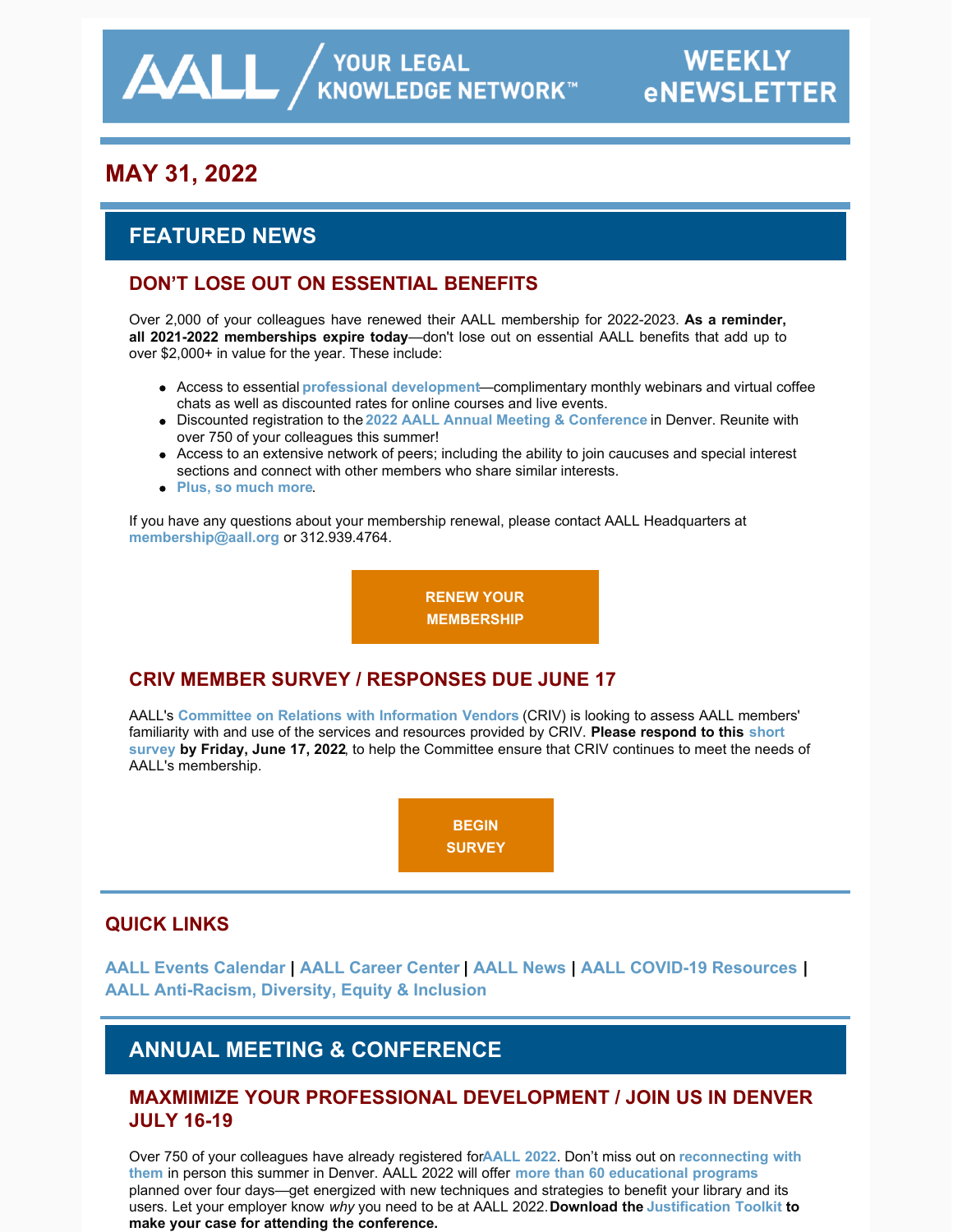AALL 2022 is your one-stop destination for tailored learning and building your professional network and community:

- Attend preconference workshops: **[F](https://eventmobi.com/aall2022/agenda/a726b21f-5b6b-4478-8355-f5025035fcf1/session/7ee0ac44-536a-49ab-8e5f-b65575a8102c)[undamentals When You Don't Have a JD](https://eventmobi.com/aall2022/agenda/a726b21f-5b6b-4478-8355-f5025035fcf1/session/dffcb605-8c70-4fed-97a2-d7a6dc09e469)**, **Teaching Law Tech Teachers**, or **[CONELL](https://eventmobi.com/aall2022/agenda/a726b21f-5b6b-4478-8355-f5025035fcf1/session/09648086-796c-4b3e-b5a1-3fcd5d7936e0)**
- Discover new and emerging technology and trends from over 55 **[exhibitors](https://eventmobi.com/aall2022/companies/05062b8e-7851-4f1a-a344-971a35ae2dd6)**
- Start **[building your personal schedule](https://eventmobi.com/aall2022/)** for your time in Denver
- If you have implemented an innovative program in your library, consider submitting a**[poster session.](https://www.aallnet.org/conference/resources/call-poster-sessions/)** Your good idea could benefit your fellow colleagues. **Poster session proposals are due tomorrow!**

Join the conversation! Let your Twitter network know that you are attending, presenting, or exhibiting at the AALL Annual Meeting on Twitter using **[#AALL22](https://twitter.com/search?q=AALL22&src=typed_query&f=live)**!



### **PARTICIPATE IN AALL'S HOST PROGRAM**

The **[AALL Annual Meeting & Conference Host Program](https://www.aallnet.org/conference/resources/host-program/)** connects new members or first-time attendees with experienced conference attendees to help newcomers confidently navigate the Annual Meeting, select [programs to attend, and network with fellow colleagues. If you are interested in participating,](https://www.aallnet.org/conference/resources/host-program/) **please submit the form by June 24**, and we will do our best to make a match that will benefit both the host and first-time attendee.

### **AALL UPDATES**

#### **NEW! KNOW ANY FULL-TIME STUDENTS INTERESTED IN A LAW LIBRARIANSHIP CAREER?**

Direct them to the new **[AALL student page](https://www.aallnet.org/community/membership/join-renew/students/)**, which outlines the tools and resources they need to help start their career as a legal information professional. Don't forget that AALL members receive a \$15 Amazon gift card for every new individual they help recruit through the **[Member-Get-A-Member program](https://www.aallnet.org/community/membership/mgam/)**.

### **PROFESSIONAL GROWTH**

#### **UPCOMING COFFEE CHATS & WEBINARS**

AALL has several exciting coffee chats and webinars lined up next month, including this Thursday's coffee chat "**[Legal Research Competencies and the Bar Exam](https://elearning.aallnet.org/products/virtual-coffee-chat-legal-research-competencies-and-the-bar-exam)**." Be sure to visit **[AALL eLearning](https://elearning.aallnet.org/live)** to stay up to date on future topics and to register.

Is there a topic you want covered in an AALL webinar? Please email Fiore Barbini, AALL director of education and learning at **[fbarbini@aall.org](mailto:fbarbini@aall.org)**.